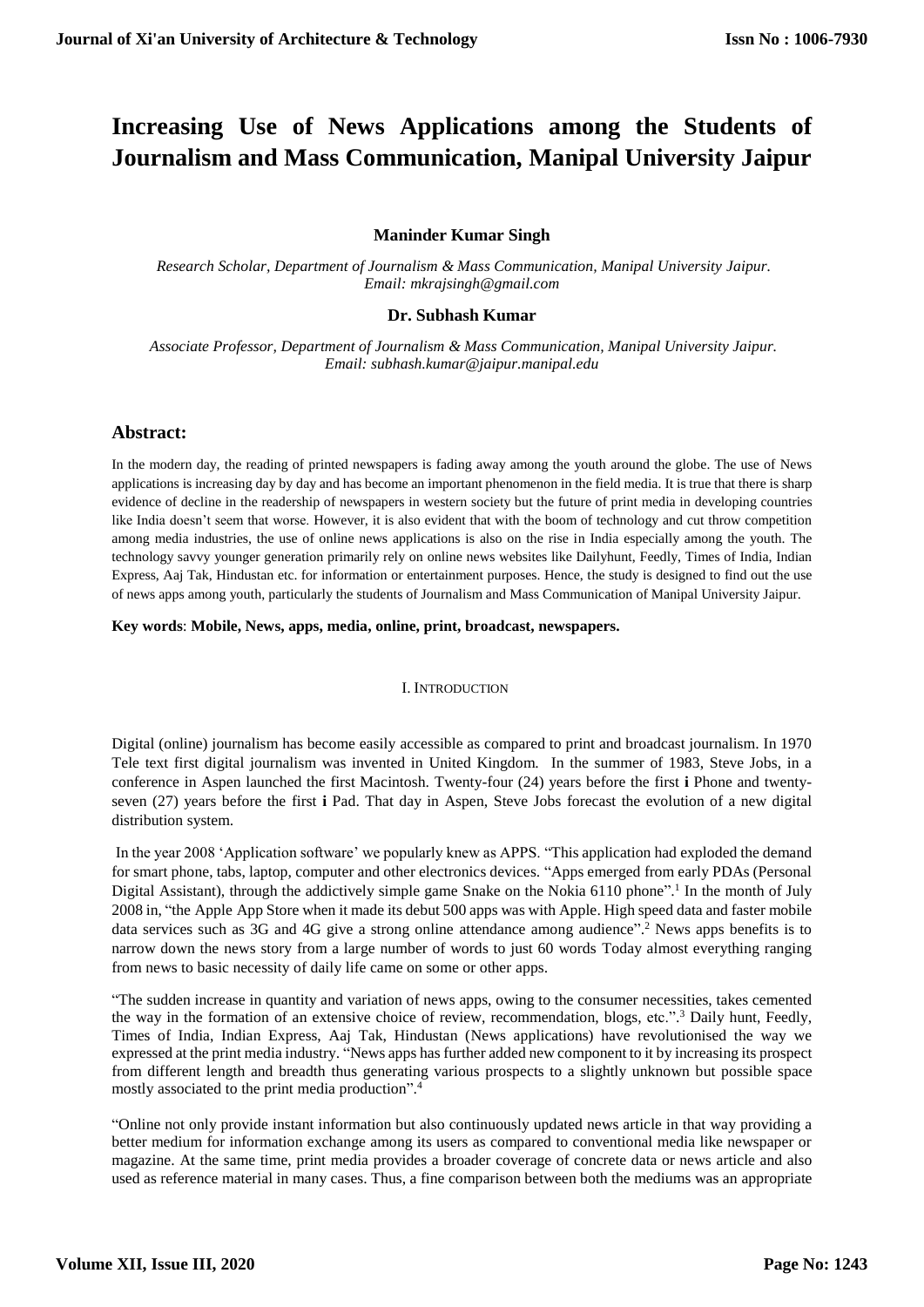study to ensure the newest trends in the media industry".<sup>5</sup> In addition, "a lot of research had been conducted analyzing the growth of print media and the impact of (news apps) digitalization over media industry and therefore restricting its scope mainly to newspaper and World Wide Web". <sup>6</sup> At once, "newspaper being a significant measure of the media business was relatively ignored and news apps have just arrived the business with excessive potentials and prospective".<sup>7</sup>

### **Review of literature**

In the paper, "online journalism in India: An exploratory study of Indian Newspaper on the net." Kiran Thakur finds in the paper, "that online journalism changes the reading habits of our second generation. In the paper, he concluded that with the development of digital journalism and growth of smart phone user among the youth in India; change the readership from offline to online".<sup>7</sup>

In today's world of technology mass depends on the formula of media power assumes that the audience connection is measuring is always posed by an alternative agenda community. The formula contrasts variance accounted for versus the correlations alone. Of course, there are many variables other than media that attract audiences. Media audience correlations of 1.00 would indicate that the media community is dominant, as there is no competition from the alternative community. The formula suggests that correlation of +.50 results in a complete balance of media agenda community and audiences much like the balancing of the earth and moon. By this reasoning agenda setting correlations would need to reach, as suggested, about +.75 to indicate that the power of the media agenda community is more attractive than the alternative community (other than media).

The conventional print media has been direction to a completely novel area of digitalization for its distribution structure since numerous challenges and competitions, the first part being the "News apps online journalism by the use of different Websites. It was newspaper and magazine that first took advantage of World Wide Web (www) because of their strong background in visual information of print media".<sup>6</sup>

Ram and Sheth pointed, "that adoption occurs because of overcoming initial consumer resistance; though the degree of resistance may vary for different consumers".<sup>1</sup> Mishra, "proposed that degrees of resistance can be seen from being passive to active and further sub-categorized into various levels of consumer resistance such as indifference (either ignoring a technology or refusing its adoption), postponement (either looking for more information regarding the product or waiting for a more appropriate time for adoption), rejection (deciding to not at all take up an innovation) and, opposition (boycotting the innovation)".<sup>2</sup>

### **Objectives:**

- 1. To find out the readership of News on News Apps.
- 2. To analyse the readership preferences of News, in the News Apps.
- 3. To understand the 'ease to use 'technology of News Apps in Mobiles.

### II. RESEARCH METHODOLOGY

The study is being conducted under Ex-Post-Facto conditions in the department of Journalism and Mass Communication, Manipal University Jaipur, Rajasthan, India. Keeping the study objectives in view an interview schedule was developed for data collection. The questionnaire was administered through a Google form. Google form was distributed among all 296 students of department of journalism and mass communication. A random sample from the target audience group was selected for the study. A total of 194 respondents from department of Journalism and mass communication were responded to the survey correctly and completely.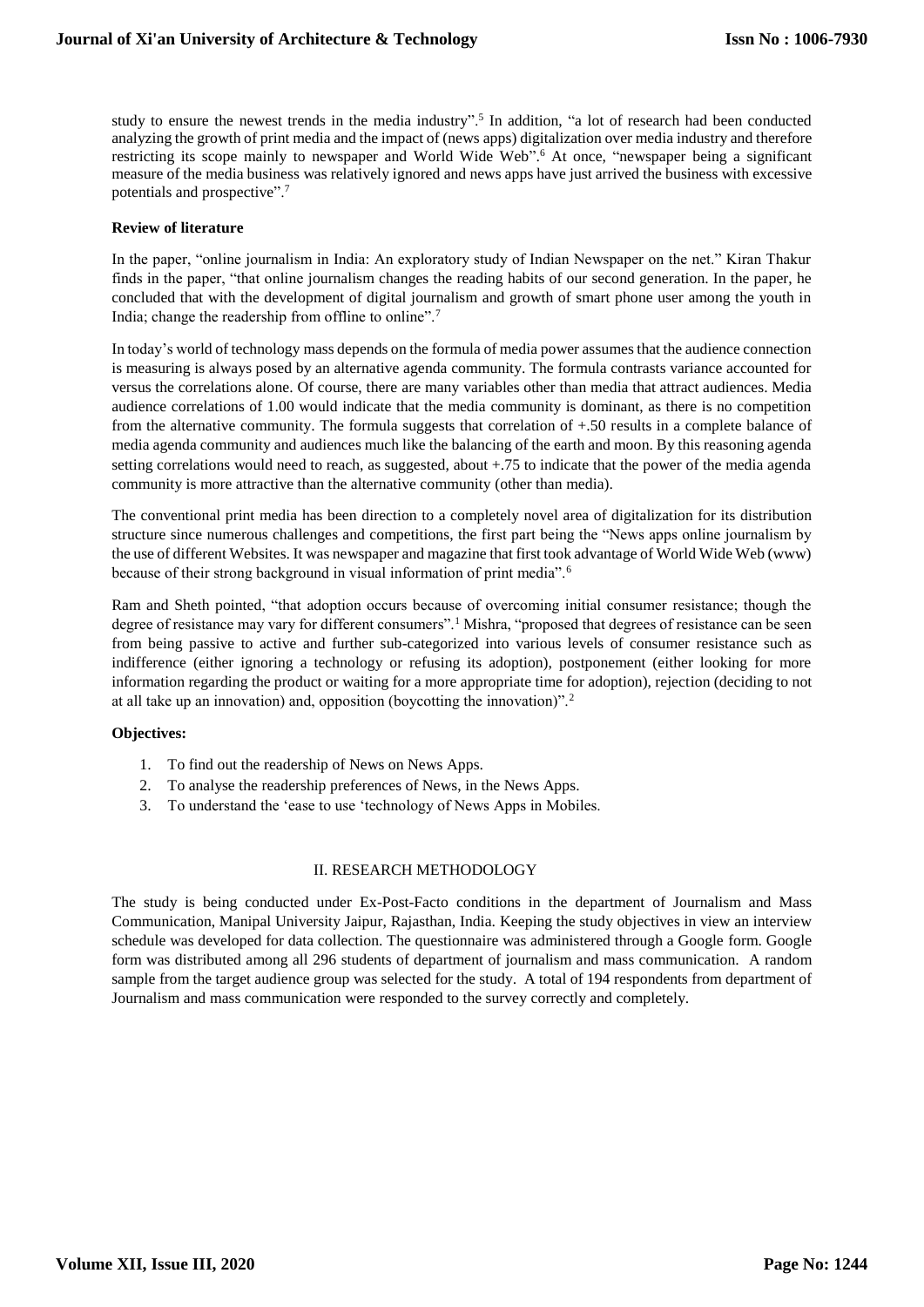### III. ANALYSIS AND INTERPRETATION

The data collected through the survey was coded and entered in a spreadsheet in the SPSS and analyzed with the help of cross tabulation. Tables present the demography of the respondents. Majority of the respondents (77.08%) are less than 20 years of age. (21.60%) of the respondents are of 20 to 25 years of age. (28.00%) of the respondents are from I Semester. (34.08%) of the respondents are from III Semester. (32.00%) of the respondents are from IV Semester. Rests (6.00%) of the respondents are from II Semester Masters.

On the other hand, a majority (30.0%) of the respondents are female, (25.0%) of the respondents are male belong to the first year. Other major participations of the respondents (22.0%) are female, (18.0%) of the respondents are male from the second year. Other respondents (5.02%) are postgraduates.

|       |              | Frequency | Percent | Valid Percent | <b>Cumulative Percent</b> |
|-------|--------------|-----------|---------|---------------|---------------------------|
| Valid |              | 6         | 3.1     | 3.1           | 3.1                       |
|       | $18 - 20$    | 145       | 74.7    | 74.7          | 77.8                      |
|       | $20 - 25$    | 42        | 21.6    | 21.6          | 99.5                      |
|       | 25 and above |           |         | .5            | 100.0                     |
|       | Total        | 194       | 100.0   | 100.0         |                           |

In this survey 194 (respondents) student of Journalism and Mass Communication Department, Manipal University Jaipur participated.

### **In a question, what are the sources of your news?**

Out of fifty-one percent female students responded they read news on, news apps (17%), online (29.4%), offline (3.6%), (1.0%) others.

Out of forty-seven percent male students responded they read news on news apps (6.7%), online (30.4%), offline (6.7%), (2.6%) others.

|        |        |            |                | What are the sources of your news? |                |        |          |        |  |
|--------|--------|------------|----------------|------------------------------------|----------------|--------|----------|--------|--|
|        |        |            |                | News apps                          | Offline        | Online | Others   |        |  |
|        |        | Count      | $\overline{4}$ | $\mathbf{0}$                       | $\overline{0}$ | 1      | $\theta$ | 5      |  |
|        |        | of<br>$\%$ | 2.1%           | $0.0\%$                            | $0.0\%$        | 0.5%   | $0.0\%$  | 2.6%   |  |
|        |        | Total      |                |                                    |                |        |          |        |  |
| Gender | Female | Count      | $\mathbf{0}$   | 33                                 | 7              | 57     | 2        | 99     |  |
|        |        | of<br>$\%$ | $0.0\%$        | 17.0%                              | 3.6%           | 29.4%  | 1.0%     | 51.0%  |  |
|        |        | Total      |                |                                    |                |        |          |        |  |
|        | Male   | Count      | $\mathbf{0}$   | 13                                 | 13             | 59     | 5        | 90     |  |
|        |        | of<br>$\%$ | $0.0\%$        | 6.7%                               | 6.7%           | 30.4%  | 2.6%     | 46.4%  |  |
|        |        | Total      |                |                                    |                |        |          |        |  |
| Total  |        | Count      | $\overline{4}$ | 46                                 | 20             | 117    | 7        | 194    |  |
|        |        | of<br>$\%$ | 2.1%           | 23.7%                              | 10.3%          | 60.3%  | 3.6%     | 100.0% |  |
| Total  |        |            |                |                                    |                |        |          |        |  |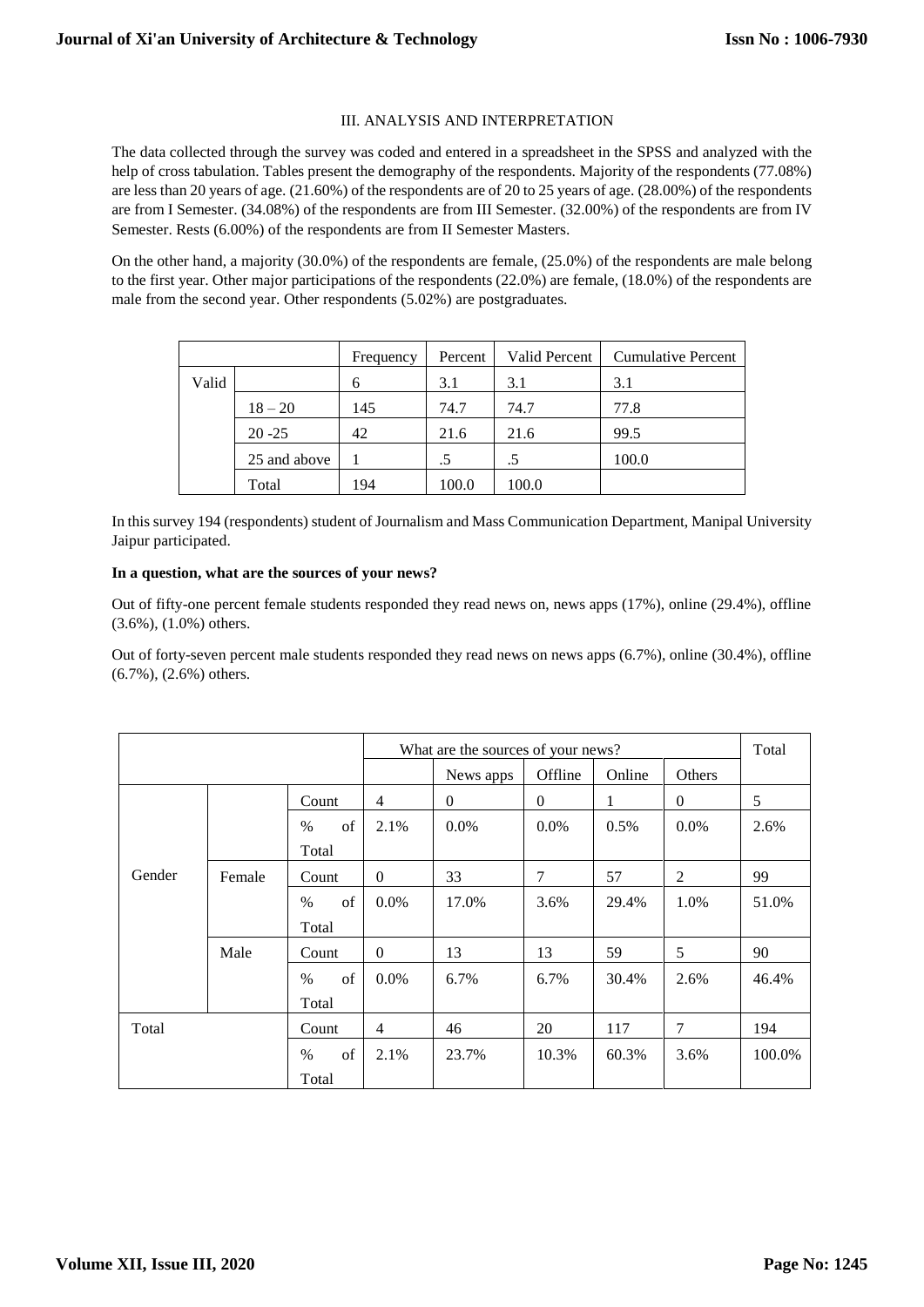### **In the next segment of question, which news apps you prefer to read?**

Fifty-one percent female students responded they prefer (49.5%) English news apps, (1.5%), Hindi news apps, and (0.0%) others.

Forty-seven percent male students responded they prefer (35.1%) English news apps, (10.8%) Hindi news apps, and (0.5%) others.

|        |        |            |          | Which News Apps you prefer to read? |          |          |        |  |  |
|--------|--------|------------|----------|-------------------------------------|----------|----------|--------|--|--|
|        |        |            |          | English                             | Hindi    | Other    |        |  |  |
| Gender |        | Count      | 4        |                                     | $\Omega$ | $\theta$ | 5      |  |  |
|        |        | % of Total | 2.1%     | $0.5\%$                             | $0.0\%$  | $0.0\%$  | 2.6%   |  |  |
|        | Female | Count      | $\theta$ | 96                                  | 3        | $\theta$ | 99     |  |  |
|        |        | % of Total | $0.0\%$  | 49.5%                               | 1.5%     | $0.0\%$  | 51.0%  |  |  |
|        | Male   | Count      | $\Omega$ | 68                                  | 21       |          | 90     |  |  |
|        |        | % of Total | $0.0\%$  | 35.1%                               | 10.8%    | 0.5%     | 46.4%  |  |  |
| Total  |        | Count      | 4        | 165                                 | 24       | 1        | 194    |  |  |
|        |        | % of Total | 2.1%     | 85.1%                               | 12.4%    | 0.5%     | 100.0% |  |  |

### **In another question, where do you read news?**

Fifty-one percent female students responded to this question, they used desktop (0.5%), laptop (0.5%), mobile (48.5%) and others (1.5%).

Forty-seven percent male students responded to this question, they used desktop (1%), laptop (3.1%), mobile (36.1%) and others (6.2%).

|        |        |            |          | Where do you read News? |          |               |          |        |  |  |
|--------|--------|------------|----------|-------------------------|----------|---------------|----------|--------|--|--|
|        |        |            | Desktop  | Laptop                  | Mobile   | <b>Others</b> |          |        |  |  |
|        |        | Count      | 4        | $\theta$                | $\theta$ |               | $\Omega$ | 5      |  |  |
|        |        | % of Total | 2.1%     | $0.0\%$                 | $0.0\%$  | $0.5\%$       | $0.0\%$  | 2.6%   |  |  |
|        |        | Count      | $\theta$ |                         |          | 94            | 3        | 99     |  |  |
| Gender | Female | % of Total | $0.0\%$  | $0.5\%$                 | $0.5\%$  | 48.5%         | 1.5%     | 51.0%  |  |  |
|        |        | Count      | $\theta$ | 2                       | 6        | 70            | 12       | 90     |  |  |
|        | Male   | % of Total | $0.0\%$  | 1.0%                    | 3.1%     | 36.1%         | 6.2%     | 46.4%  |  |  |
| Total  |        | Count      | 4        | 3                       |          | 165           | 15       | 194    |  |  |
|        |        | % of Total | 2.1%     | 1.5%                    | 3.6%     | 85.1%         | 7.7%     | 100.0% |  |  |

## **In another question, How much time do you spend on reading news on news Apps?**

Out of (99) ninety-nine female respondents (80) eighty female students responded they spend less than (30) thirty minutes in reading news on news apps daily. (10) Ten respondents less than thirty minutes, (7) seven respondents more than one hours, and (2) two respondents less than hours.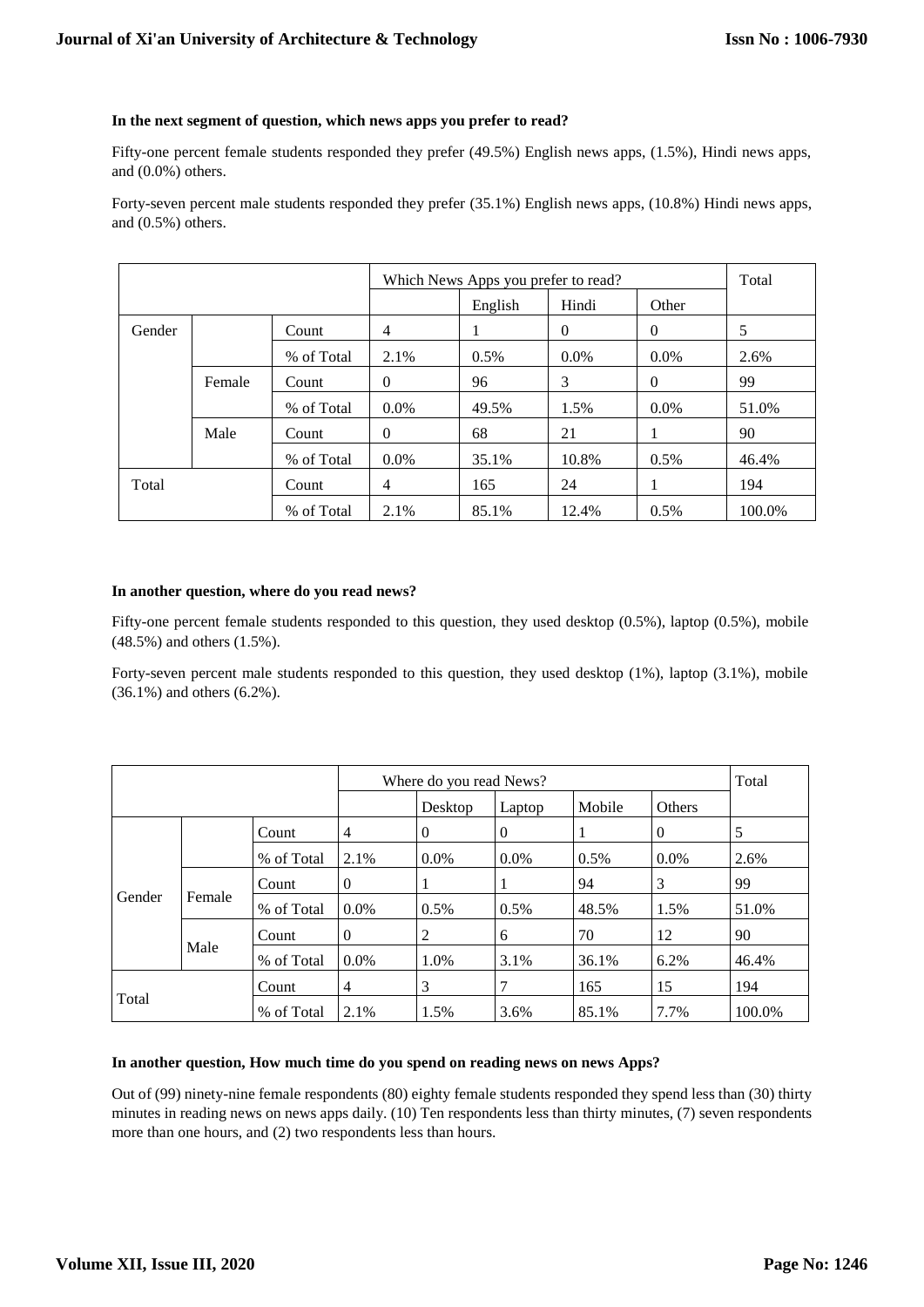Out of (90) ninety male respondents (63) sixty-three male students responded they spend less than (30) thirty minutes in reading news on news apps daily. (17) Seventeen respondents less than thirty minutes, (6) six respondents more than one hours, and (3) three respondents less than hours.

|        |        |            |          | How much time do you spend on reading news on news Apps? |                     |        |                   |        |  |  |  |
|--------|--------|------------|----------|----------------------------------------------------------|---------------------|--------|-------------------|--------|--|--|--|
|        |        |            |          | than<br>Less                                             | 1 Less than 30 More |        | than More than 30 |        |  |  |  |
|        |        |            |          | hours                                                    | min.                | 1hours | min.              |        |  |  |  |
|        |        | Count      |          | 0                                                        | 2                   | 2      | $\Omega$          | 5      |  |  |  |
|        |        | % of Total | 0.5%     | $0.0\%$                                                  | 1.0%                | 1.0%   | $0.0\%$           | 2.6%   |  |  |  |
|        | Female | Count      | $\theta$ | 2                                                        | 80                  |        | 10                | 99     |  |  |  |
| Gender |        | % of Total | $0.0\%$  | 1.0%                                                     | 41.2%               | 3.6%   | 5.2%              | 51.0%  |  |  |  |
|        |        | Count      |          | 3                                                        | 63                  | 6      | 17                | 90     |  |  |  |
|        | Male   | % of Total | 0.5%     | 1.5%                                                     | 32.5%               | 3.1%   | 8.8%              | 46.4%  |  |  |  |
| Total  |        | Count      | 2        | 5                                                        | 145                 | 15     | 27                | 194    |  |  |  |
|        |        | % of Total | 1.0%     | 2.6%                                                     | 74.7%               | 7.7%   | 13.9%             | 100.0% |  |  |  |

## **In the next segment of question, which online News Apps do you prefer to read?**

Out of 194 respondents fifty-nine (59) female and forty-seven (47) male respondents says news apps of Times of India. Eight (8) female and ten (10) male responded to news apps of Indian Express. Five (5) each female and male responded for news apps of NDTV. Four (4) male responded in the favour of Daily hunt. Six (6) female responded in favour of Hindustan news apps. Four (4) male and two (2) female responded to Aaj Tak news apps. Eighteen (18) female and (10) male responded for others news apps also.

|                                 |        |       |                | Which online News Apps do you prefer to read? |                |                 |                |                |              |          |        |  |
|---------------------------------|--------|-------|----------------|-----------------------------------------------|----------------|-----------------|----------------|----------------|--------------|----------|--------|--|
|                                 |        |       |                | Aaj Tak Daily                                 |                | Hindusta Indian |                | <b>Ndty</b>    | Others       | Times of |        |  |
|                                 |        |       |                |                                               | hunt           | $\mathbf n$     | <b>Express</b> |                |              | India    |        |  |
|                                 |        | Count | $\overline{2}$ | $\overline{0}$                                | $\theta$       | $\mathbf{0}$    | $\theta$       | $\overline{0}$ | $\mathbf{0}$ | 3        | 5      |  |
|                                 |        | $\%$  | of 1.0%        | $0.0\%$                                       | $0.0\%$        | $0.0\%$         | $0.0\%$        | $0.0\%$        | $0.0\%$      | 1.5%     | 2.6%   |  |
|                                 |        | Total |                |                                               |                |                 |                |                |              |          |        |  |
|                                 |        | Count | 1              | 2                                             | $\mathbf{0}$   | 6               | 8              | 5              | 18           | 59       | 99     |  |
| Gender                          | Female | $\%$  | of $0.5%$      | 1.0%                                          | $0.0\%$        | 3.1%            | 4.1%           | 2.6%           | 9.3%         | 30.4%    | 51.0%  |  |
|                                 |        | Total |                |                                               |                |                 |                |                |              |          |        |  |
|                                 |        | Count | 10             | $\overline{4}$                                | $\overline{4}$ | $\theta$        | 10             | 5              | 10           | 47       | 90     |  |
|                                 | Male   | $\%$  | of 5.2%        | 2.1%                                          | 2.1%           | $0.0\%$         | 5.2%           | 2.6%           | 5.2%         | 24.2%    | 46.4%  |  |
|                                 |        | Total |                |                                               |                |                 |                |                |              |          |        |  |
| Count<br>Total<br>$\%$<br>Total |        |       | 13             | 6                                             | $\overline{4}$ | 6               | 18             | 10             | 28           | 109      | 194    |  |
|                                 |        |       | of 6.7%        | 3.1%                                          | 2.1%           | 3.1%            | 9.3%           | 5.2%           | 14.4%        | 56.2%    | 100.0% |  |
|                                 |        |       |                |                                               |                |                 |                |                |              |          |        |  |

**In another question, Do you think mobile News apps is ease to use?**

In the responded of this question ninety-six (96%) respondents in favour of 'yes' News apps are ease to use on mobile online reading news articles**.**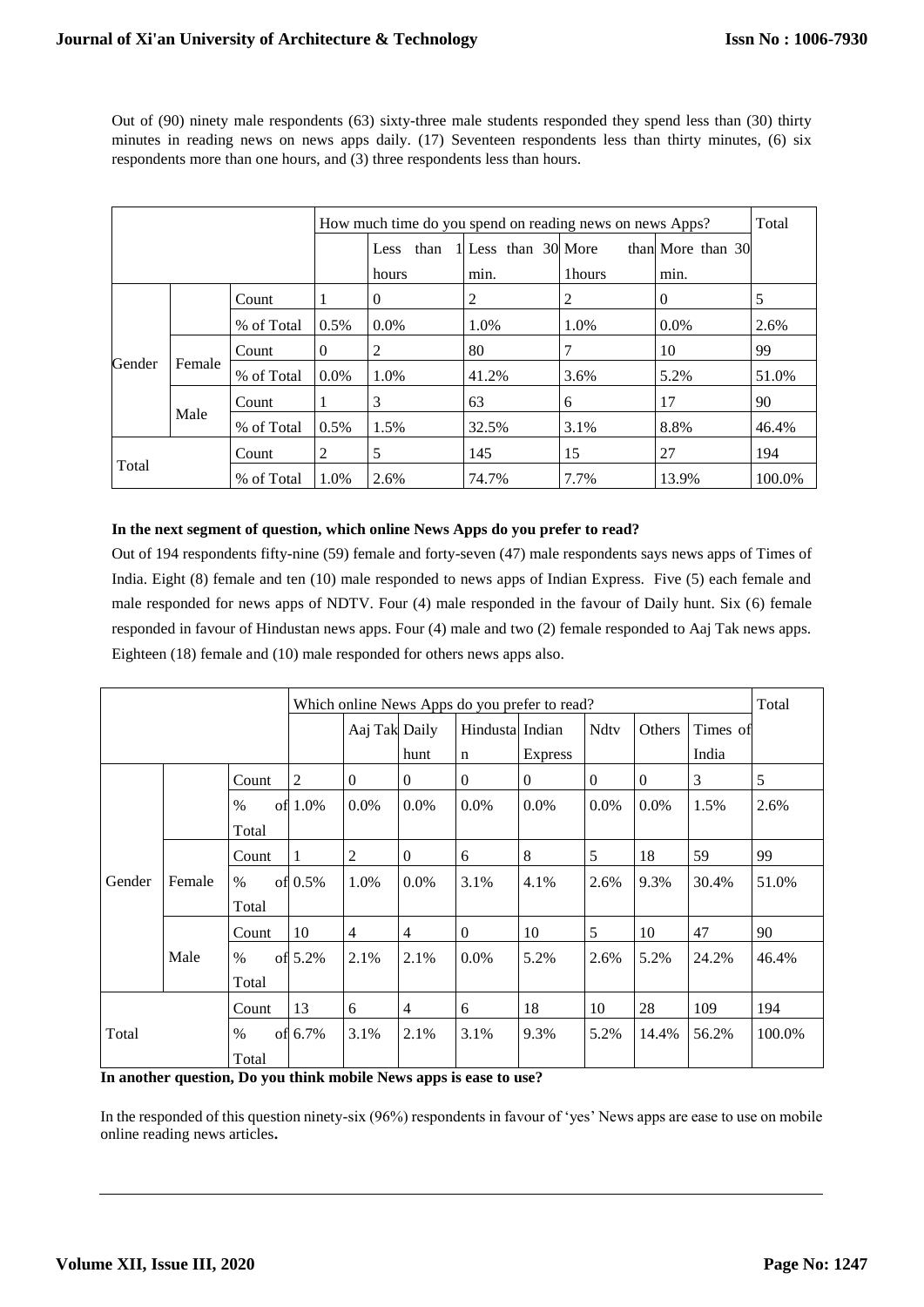|        |        |                       | Do you think mobile News apps is ease to use? |           | Total           |                |            |        |
|--------|--------|-----------------------|-----------------------------------------------|-----------|-----------------|----------------|------------|--------|
|        |        |                       |                                               | Can't say | Do not known No |                | <b>Yes</b> |        |
|        |        | Count                 | 1                                             | $\theta$  |                 | $\overline{0}$ | 3          | 5      |
|        |        | % of Total $(0.5\%$   |                                               | $0.0\%$   | $0.5\%$         | $0.0\%$        | 1.5%       | 2.6%   |
|        |        | Count                 | 1                                             | 4         |                 | 3              | 90         | 99     |
| Gender | Female | $%$ of Total $ 0.5%$  |                                               | 2.1%      | $0.5\%$         | 1.5%           | 46.4%      | 51.0%  |
|        |        | Count                 | $\mathbf{0}$                                  | 8         | 2               | 5              | 75         | 90     |
|        | Male   | $%$ of Total $ 0.0\%$ |                                               | 4.1%      | 1.0%            | 2.6%           | 38.7%      | 46.4%  |
| Total  |        | Count                 | 2                                             | 12        | 4               | 8              | 168        | 194    |
|        |        | % of Total $1.0\%$    |                                               | 6.2%      | 2.1%            | 4.1%           | 86.6%      | 100.0% |

## **In this question, why do you access News Apps?**

Answer to this question most of the respondents made that news apps is 'easy to access' and news items on news apps constantly updated. Some of the respondent's mark news apps helps in both time and money save, with variety of choice for them to read, like or dislike and importantly their comments on the subjects.

|       |               |                     |         |               |                  |        |                    |              | Why do you access News Apps? |                  |        |  |  |  |  |  |  |  |
|-------|---------------|---------------------|---------|---------------|------------------|--------|--------------------|--------------|------------------------------|------------------|--------|--|--|--|--|--|--|--|
|       |               |                     |         | Audio         | Both             | Easy   | to Like and Others |              | Update                       | Variety of       |        |  |  |  |  |  |  |  |
|       |               |                     |         | and           | money            | access | dislike            |              | regularly                    | choice           |        |  |  |  |  |  |  |  |
|       |               |                     |         | video<br>news | and time<br>save |        | option             |              |                              |                  |        |  |  |  |  |  |  |  |
|       |               | Count 1             |         |               | $\overline{c}$   | 1      | $\boldsymbol{0}$   | $\mathbf{0}$ | $\boldsymbol{0}$             | $\boldsymbol{0}$ | 5      |  |  |  |  |  |  |  |
|       |               | $\%$                | of 0.5% | 0.5%          | 1.0%             | 0.5%   | 0.0%               | $0.0\%$      | 0.0%                         | 0.0%             | 2.6%   |  |  |  |  |  |  |  |
|       |               | Total               |         |               |                  |        |                    |              |                              |                  |        |  |  |  |  |  |  |  |
|       |               | Count 0             |         | 3             | 9                | 44     | 1                  | 1            | 33                           | 8                | 99     |  |  |  |  |  |  |  |
|       | Gender Female | $\%$                | of 0.0% | 1.5%          | 4.6%             | 22.7%  | 0.5%               | 0.5%         | 17.0%                        | 4.1%             | 51.0%  |  |  |  |  |  |  |  |
|       |               | Total               |         |               |                  |        |                    |              |                              |                  |        |  |  |  |  |  |  |  |
|       |               | Count 2             |         | 5             | 11               | 33     | $\boldsymbol{0}$   | 9            | 26                           | $\overline{4}$   | 90     |  |  |  |  |  |  |  |
|       | Male          | $\%$                | of 1.0% | 2.6%          | 5.7%             | 17.0%  | $0.0\%$            | 4.6%         | 13.4%                        | 2.1%             | 46.4%  |  |  |  |  |  |  |  |
|       |               | Total               |         |               |                  |        |                    |              |                              |                  |        |  |  |  |  |  |  |  |
| Total |               | Count 3             |         | 9             | 22               | 78     | 1                  | 10           | 59                           | 12               | 194    |  |  |  |  |  |  |  |
|       |               | $\%$<br>of<br>Total | 1.5%    | 4.6%          | 11.3%            | 40.2%  | 0.5%               | 5.2%         | 30.4%                        | 6.2%             | 100.0% |  |  |  |  |  |  |  |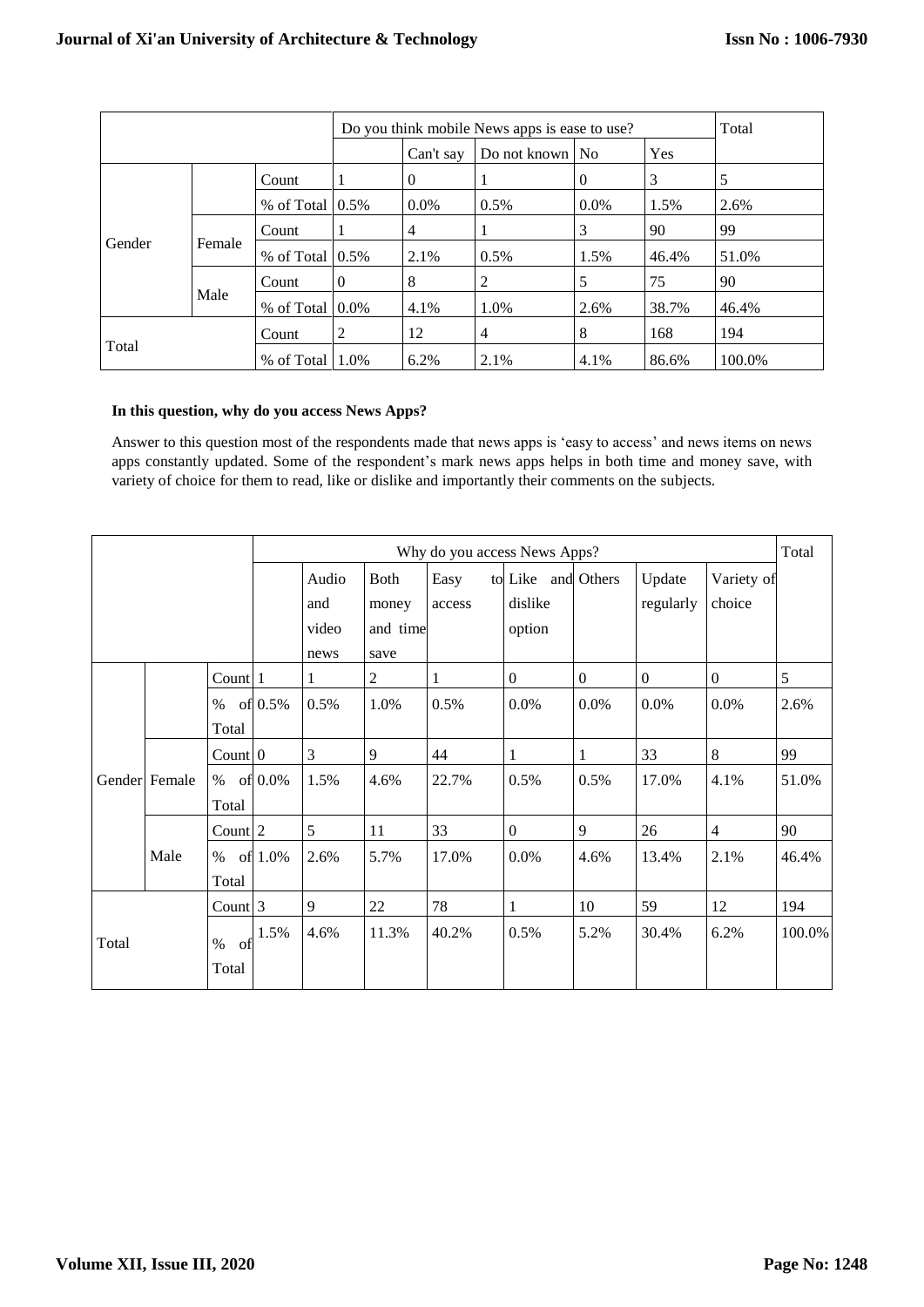#### IV. CONCLUSION

First, its journey starts from the printing press than to news websites and presently the revolutionary news on apps. It's become the habit of using apps in smartphones among the youth for one or other information, also increasing the demand of Smartphones into the market. Journalism and mass communication students learn the tips of apps for their daily requirement for which they depend on their smartphones. The study limited to find out the use of apps for reading news and results in favour to the student of the Department of Journalism and Mass Communication that they read most news on their Smartphone online. The Study also reveals use of Smartphone easy to access, informed them self with constantly updated on the news apps, it saves their time and money and also they understand the use of technology. News apps technology is friendly in using and knowing information what they want. News applications are rise steeply and the merely cheerful spot to enhancement the sales of the print media is the app market of youth. The outcomes specified that the content provided on news apps is the similar as the content delivered on the news websites because media administrations have yet to take benefit of the technology the apps offer. Even News Agencies today modifying news gratified to Smartphone applications. Reading news on Smartphone has delivered an individual experience with rich variances in the way public read and access news.

#### **REFERENCES**

- 1. Ram S. and Sheth J.N., "Consumer resistance to innovations: the marketing problem and its solutions," Journal of Consumer Marketing, vol. 6, no. 2, pp. 5–14, (1989).
- 2. Mishra Anubha, "A study of cognitive processing and inhibitions of adaptors and non-adopters of technology based products," Norton school of family and consumer sciences, p. 210, (2011).
- 3. Gaylord Chris, "The app-driven life: How smartphone apps are changing our lives" The Christian Science Monitor, pp. 1-5, (2013). Deloitte, "Deloitte's Revolutions 2010 Survey" PR Newswire, pp. 1-4, (2010).
- 5. Hemmendinger Mathias, "Building News Communities Online: Opportunities in Digital Journalism," School of Journalism and Mass Communication, University of New Mexico, p. 123, (2011).
- 6. Lindoo Edward, "The Future of Newspapers A study of the World Wide Web and its relationship to electronic publishing of newspapers" School of Computer and Information Sciences Nova Southeastern University, p. 281, (1998).
- 7. Thakur Kiran, "online journalism in Indian: An exploratory study of Indian newspaper on the net", 07-12-(2007).
- 8. en.wikipedia.org, 04-03-(2018).
- 9. Googleweblight.com, 02-03-(2018).
- 10. www.dailyhunt.in, 28-02-(2018).
- 11. www.feedly.com/apps.html, 28-02-(2018).
- 12. www.indianexpress.com/apps, 28-02-(2018).
- 13. www.timesofindia.indiatimes.com/apps, 28-02-(2018).
- 14. www.itunes.apple.com/in/app/the-hindu-news/, 28-02-(2018).
- 15. www.jagran.com/download-application.html, 28-02-(2018).
- 16. www.news-republic-windows-10.en.softonic.com, 28-02-(2018).
- 17. www.play.google.com/store/apps/details.n.AajTak.ATLite&hl,01-03-(2018).

#### **\*Brief Introduction of the author 1:**

A graduate in Political Science from University of Delhi, Post-graduate in two subjects i.e. Political Science from University of Delhi and Master Degree in Journalism and Mass Communication from GJUST Hissar Haryana. Also completed PG diploma in English Journalism from Indian Institute of Mass Communication (IIMC), New Delhi. Presently pursuing PhD from Department of Journalism and Mass Communication at Manipal University Jaipur.

#### Email: [mkrajsingh@gmail.com](mailto:mkrajsingh@gmail.com)